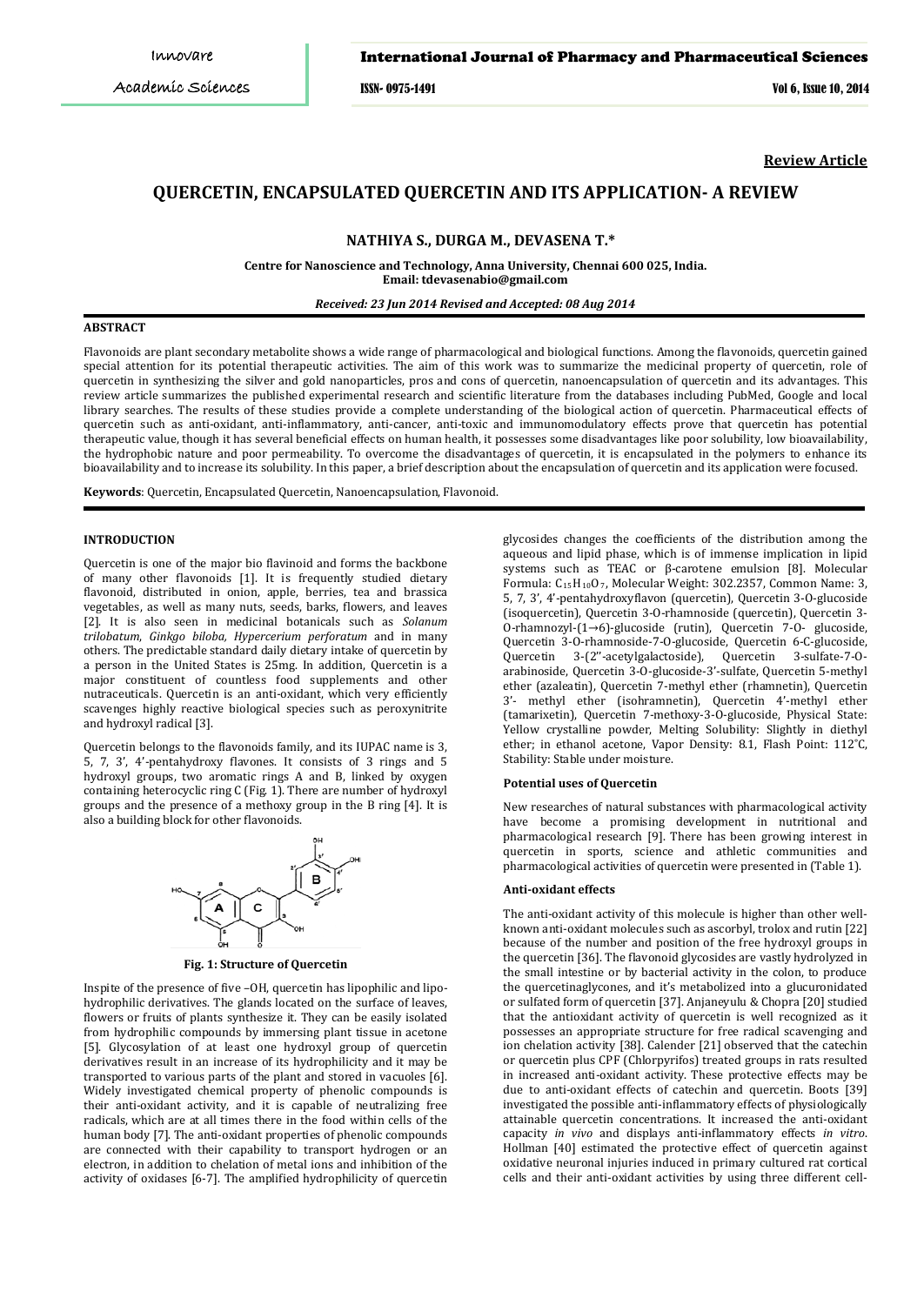free bioassays. These outcomes specify that quercetin. (+) - Dihydroquercetin, and quercetin 3-methyl ether possess the active anti-oxidant values. In addition, quercetin 3-methyl ether shows to be the mainly powerful neuroprotectant of the three flavonoids isolated from this plant.

### **Table 1: Pharmacological Activities of Quercetin**

| S. No. | <b>Pharmacological Activities</b> | <b>References</b> |
|--------|-----------------------------------|-------------------|
| 1.     | Analgesia                         | [10, 11]          |
| 2.     | Anti-bacterial                    | [12, 13]          |
| 3.     | Anti-viral                        | [14]              |
| 4.     | Anti-diabetic                     | [15]              |
| 5.     | Anti-inflammation                 | [16, 17]          |
| 6.     | Anti-oxidant                      | $[18-28]$         |
| 7.     | Anti-cancer                       | $[23-28]$         |
| 8.     | <b>Coronary Functions</b>         | [29]              |
| 9.     | Hypoglycemic                      | $[30]$            |
| 10.    | Immunosupressor                   | $[31]$            |
| 11.    | Anti-thyroid                      | $[32]$            |
| 12.    | Anti-toxic                        | [33, 34]          |
| 13.    | Photo protective                  | [35]              |

#### **Anti-cancer effects**

The mechanism responsible for the cancer-preventive effects of quercetin are mediated by removing free radicals [41], inhibition of enzymes that activate carcinogens, modification of signal transduction pathways, interactions with estrogen receptors [42], transcription factors [43], and other proteins [25].

Anti-cancer activity of quercetin including inhibition of cell proliferation [44, 45], induction of apoptosis [46], fatty acid synthase (FAS) [47], decreasing metalloproteinase-2 (MMP-2) and metalloproteinase-9 (MMP-9) expression [26] was studied in prostate cancer cells. The suppression of carcinogenesis is suggested to be due to its radical scavenging activity [48] and quercetin is reported to reduce CYP450 family of enzyme, which plays a key role in the activation of a number of suspected human carcinogens. Q-Cl and Q-OCH3 also show some activity against the breast cancer cell line MCF-7 with 50.3% and 24.9% cell survival, respectively and active against prostate cancer.

Quercetin can demethylate the p161NK4a gene promoter, whose hypermethylation is present in human colon cancer cells [49]. Quercetin also activates histone deacetylase enzymatic activity, thus reducing the acetylation of histone H3 could be responsible for the inhibition of surviving expression, and for the subsequent sensitization to TRAIL-induced apoptosis. Tanigawa et al [28]. Considered that the role of  $p53$  in the anti-proliferative and proapoptotic action of quercetin on tumor cell lines. In HepG2 cells, Quercetin causes cell-cycle arrest and apoptosis by inducing p53 phosphorylation and by stabilizing p53 both at the mRNA and protein level.

To eradicate the prospect that quercetin may cause any nonspecific, toxic effects on prostate cancer cell lines, Nair et al [50]. Resolute the viabilities of PC-3 cells cultured with quercetin for 8 days and the statistics found with viable PC-3 cells and demonstrated that quercetin is nontoxic at the concentrations used and does not affect the constitutive expression of the β-actin housekeeping gene.

Quercetin inhibits expression of cell cycle genes, up-regulates the expression of tumor suppressor genes and down-regulates expression of oncogenes in prostate cancer cell line. The androgen receptor (AR) is concerned in the progression of prostate cancer and the AR protein expression at the transcription level was reduced by quercetin, which reduced the secretion of the prostate-specific, androgen-regulated tumor markers, PSA and hK2 [27]. Nevertheless, many anti-cancer drugs are mitochondria toxic and provoke reactive oxygen species, which in turn can lead to cancer cell death [51, 52] and also induce activation of anti-oxidant and detoxifying enzymes, thus protecting cells against oxidative damage from carcinogenic compounds [53]. Using molecular dynamics (MD) simulation, Joshi *et al* [38] studied the effect of anti-oxidant, anti-inflammatory and

anti-cancer activity in two modified groups of Q-Cl and Q-OCH3 in quercetin compound. They conclude that the anti-cancer activity observed in Q-Cl analogue, which is showing good activity in HepG2 cell lines, compared to other cell lines and notably reduction in antiinflammatory activity in the structural modification.

The multidrug resistance (MDR) is the main causes in cancer treatment failure; because it involves an increased activity of ATPbinding cassette family transportors (ABC) [54]. The quercetin can inhibit P-group function and *ABCB1* gene expression in many cell lines [55, 56]. Quercetin has been investigated in a number of animal models and human cancer cell lines, and has been found to have anti-proliferative effects in numerous cell types, including breast [57], leukemia, colon [58], squamous cell [59], endometrial [60], gastric and non-small cell lung. Quercetin has also an immunosuppressive effect on dendritic cells function [31]. Thus quercetin plays a major role in treating the cancer.

### **Anti-toxic activities**

Apart from several therapeutic functions quercetin involved in scavenging toxic metabolites. Mi et al [33], concluded that quercetin inhibited oxidative damage in spermatogonial cells exposed to 3 methyl-4-nitrophenol, a toxic found in diesel exhaust. They analyzed the intracellular anti-oxidant system of cells from embryonic chickens after treatment with 3-methyl-4-nitrophenol. The toxin induced condensed nuclei and vacuolated cytoplasm, decreased testicular cell viability, spermatogonial cell numbers and induced lipid peroxidation. Supplementation with quercetin restored these parameters and showed anti-toxic effects.

The quercetin protected kidney tissue against the nephrotoxic effects of the antibiotic gentamicin. The clinical use of the antibiotic is limited by its nephrotoxicity. The researchers theorized that gentamicin acted by forming free radicals and the anti-oxidant quercetin protects the cells against these free radicals. They found that injection of rats with quercetin ameliorated histopathological changes and normalized biochemical parameters of the kidneys [34].

#### **Miscellaneous activities**

Giuliani et al [32] identified that quercetin may be a novel disruptor of thyroid function, which has potential effects on, or use in, the therapy of thyroid diseases. Quercetin inhibited thyroid growth acting, at smallest amount in part, by inhibiting PI3K/Akt activity and down-regulates NIS gene RNA levels. The action quercetin might be helpful to recognize the powerful use in anti-thyroid therapy.

The immunomodulatory activity of quercetin has been investigated in NK cells (Natural Killer cells) [61]. Macrophages [62], mast cells [63], neutrophils [64], B cells [65], and T cells [66]. Dendritic cells (DCs) play a vital function in linking innate and adaptive immunity. Quercetin efficiently repressed LPS (Lipopolysaccharide)-induced DCs activation by reducing the production of pro inflammatory cytokines and the expression of MHC class II and revoked the ability of LPS-stimulated DCs to induce Ag-specific T cell activation in both *in vitro* and *in vivo*. These results showed that quercetin might be powerful immunosuppressive agent and helpful in the avoidance of chronic inflammation, autoimmunity and transplantation [31].

Huang et al [31] reported for the first time that quercetin is an immune suppressor of DCs by inhibiting endocytosis and provided sturdy confirmation that quercetin may be a gifted agent for the prevention and treatment of inflammatory and autoimmune diseases. Muthian & Bright [67] stated that quercetin ameliorates EAE (Experimental Allergic Encephalomyelitis) by blocking IL-12 signaling and Th1 differentiation and utilized in the treatment of Th1 cell-mediated autoimmune diseases. Intimal type VSMC (Vascular Smooth Muscle Cells) showed increased JNK (Jun amino terminal kinases) activation, which was repressed by quercetin. This might play a role in the anti-atherogenic and anti-hypertensive effects of quercetin[68]. Saija et al [35]. stated that the quercetin is renowned to have the strongest protective effect against UV light induced lipoperoxidation. The stability following UV light exposure of quercetin and its three esters was examined along with their lipophilicity and water solubility. They demonstrated that the esterification with an opportune aliphatic side chain of the OH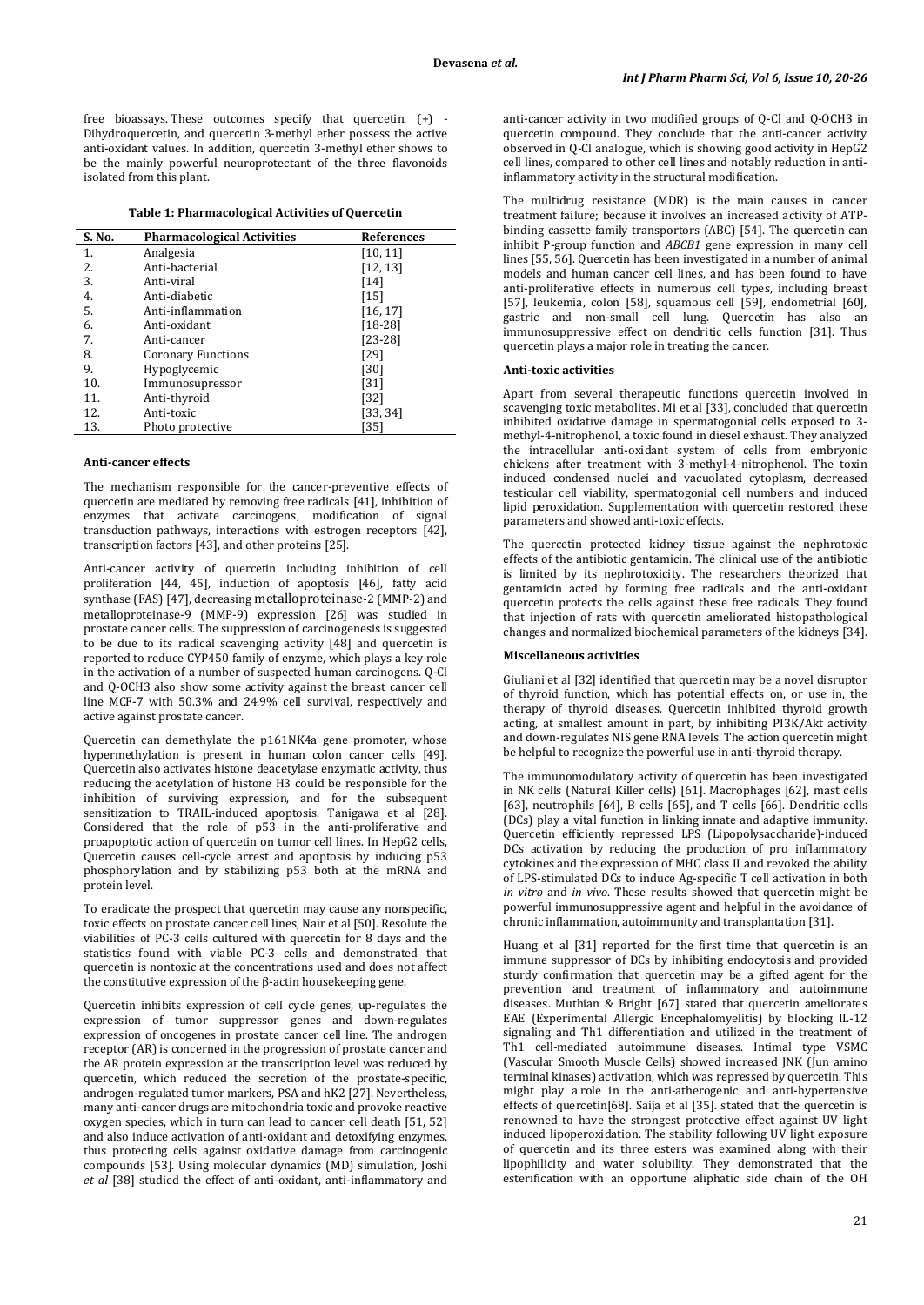function located at C-3 position and thus may be good applicants as photo protective agents.

#### **Biosynthesis of Gold and Silver Nanoparticles - Role of Quercetin**

Biosynthesis of gold nanoparticles (AuNPs) was found by an easy chemical reduction method by a plant-derived aglycone flavonoid, quercetin, as a reducing agent. The aqueous chloroauric acid while exposed to quercetin, it was reduced and changed to AuNPs in the size range from 20 to 45 nm. AuNPs was distinguished by UV-visual spectroscopy, transmission electron microscopy, atomic force microscopy and dynamic light scattering method. It has wide biomedical and pharmaceutical applications [69].

Quercetin, an anti-oxidant compound present in *Medicago sativa,* contains the readily oxidized hydroxyl group in the C-ring next to the carboxyl group, which is involved in the synthesis of AuNPs [70]. It also was proposed that the *Mentha piperita* might decrease the silver and gold nanoparticle into metallic nanoparticles. It was reported that the ketone is the main part in *Cymbopogon flexuosus* extract that renders the liquid similar to characteristics of the spherical gold nanoparticle [71].

Drug delivery is a main crisis in macrophage specific leishmanial parasite infections. Das et al [69], were effectively, evaluated that new quercetin conjugated gold nanoparticles against leishmanial macrophage infections. Nowadays, extensive consideration has been paid to the synthesis and characterization of gold nanoparticles; as they can be used in diverse chemical science and technologies [11]. Gold nanoparticles are biologically static and cause no severe side effects in genetic systems. In several studies, gold nanoparticles have been used for drug delivery [73, 74]. Quercetin was conjugated with gold nanoparticle throughout synthesis of the particle by citrate reduction of chloroauric acid. The conjugates were distinguished by various techniques like Atomic Force Microscopy, Dynamic Light Scattering, Transmission Electron Microscopy, Absorption Spectroscopy, Differential Scanning Calorimetry and Thermal Gravimetric Analysis [75]. Silver nano particles being most exploited and newer methods for synthesis of highly mono-disperse particles [76]. It has been intensively focused of owing to their wide range of applications in catalysis, optics, antimicrobials and biomaterials [77, 78]. Biosynthesis of silver nanocubes was carried out using leaf extract of *Peltophorum pterocarphum* containing Quercetin-3-O-β-d-galactopyranoside compound. It shows the potential effect on antifungal activity against commercial antifungal agent fluconazole [79].

### **Pros and Cons of Quercetin**

The main disadvantages of using quercetin in therapeutically are poor solubility in water and instability in physiological medium, which restricts the use of this flavonoid to oral administration [80]. And it is not potential to solubilize these two compounds in a single nontoxic solvent [81]. Over the last decade, there has been increase in the number of newly developed drug molecules that exhibit poor water solubility as well as poor availability. Most challenging tasks in drug development are to improve solubility and oral bioavailability of these novel drugs.

Ader et al [82] investigated the bioavailability of the flavonol quercetin after intravenous and oral application in pig by giving 0.4 – 5mg of quercetin in different time intervals and the blood samples were analyzed for quercetin in HPLC. The results indicate absorption of the flavonol quercetin from the small intestine mainly in the form of glucuronides. The solid dispersion of quercetin with polyvinyl pyrrolidone kollidon® 25 (PVP K25) suggests an interesting way to increase quercetin solubility, antioxidant activity, and consequently bioavailability by various techniques, and it was possible because of the quercetin solubility increasing due to the solid dispersion formation. Hu et al [83] experimented that the instability of quercetin in the cell culture in which would manipulate the *in vitro* studies. They observed the transport behavior of quercetin in Neuro-2a (N2a) cells, as an exemplification to confirm quercetin stable conditions and the structure is steadier in weak acid and less stable in DMEM (Dulbecco's Modified Eagle Medium) than H2 0 at the pH of 7, which will enhance the stability of quercetin.

### **Nanotechnology**

Nanotechnology is the disciple of science that deals with molecules of nanometric size i. e. 10-9 of a meter [84]. In the past three decades, the explosive development of nanotechnology has exploded into difficult innovations in pharmacology, which is in the development of revolutionizing the delivery of biologically active compounds. The systems are exploited for therapeutic function to take the drug in the body in a controlled manner from the site of administration to the therapeutic target. This involves the passage of the drug molecules and drug delivery system across numerous physiological barriers, which signify the most difficult goal in drug targeting [84]. Preclinical characterization of nanoparticles intended for medical applications is complicated due to the variety of materials used, their unique surface properties and multifunctional nature.

Nanotechnology has to conclude and definitely pierced the empire of drug delivery. Acts of intellectual drug delivery system are constantly enhanced with the principle to exploit curative action and to reduce adverse side effects. Now a days, the advanced drug delivery system based on micelles, polymeric nanoparticles and dendrimers, liposomes, nanotubes, quantum dots etc. for the manipulation of various diseases and their metabolic pathway [85]. Besides, the nano-size too permits for access into the cell and various cellular compartments as well as in the nucleus. Nanoparticles are also well thought-out to have the possible as new intravascular or cellular probes for both analytical and therapeutic functions, which is predictable to produce novelty and play a significant role in medicine. Target-specific drug/gene delivery and early verdict in cancer treatment is one of the main concern research areas in which nanomedicine will play a vital role [86].

#### **Nanoparticles**

Nanotechnology and nanoparticulate carriers recommend unique promises in many biomedical fields, such as in disease prevention, diagnosis and controlled drug delivery. Nano-sized particles have novel physiochemical properties, which have been developed for plentiful applications in a variety of fields, especially in pharmaceutical and cosmetic industries.

The advantages of using nanocrystals like increased saturation solubility and dissolution velocity recognized to their higher surface area and good adhesion to biological surfaces. Gupta [87] compared the efficiency of production, the size and quality of the products. The compensation in using this kind of materials in drug delivery lie in the possibility of obtaining a target-specific delivery of drugs and genes to various sites in the body, in the increase of the drug residence at the target site and in the improvement of cellular uptake and intracellular stability [86], and its renowned that the enhanced permeability and retention (EPR) effect of the tumor vasculature allows the nanoparticulate carriers accumulate in cancer tissue and to release the loaded drug in the target site [88]. Sahoo et al [89] found that the dissolution of the drug nanocrystals was much higher than that of the pure drug at pH 6.8 (quercetin nanocrystals) and 1.2 (original quercetin) and increased antioxidant activity of the quercetin nanocrystals were more effective than the original quercetin. Their studies found that the enhanced dissolution rate was attributed to the increased effective surface area due to the decreased particle size.

## **Nanoencapsulation and its Advantages**

Encapsulation is known as one of the "nature made" techniques for shielding biological organization. Encapsulation is used in product formulation to trap important ingredients into a carrier, so as to pass on protection against oxidation, isomerization and degradation and to broaden the shelf life of materials over a period of time and it is used for controlled/sustained delivery of functional substances when ingested in the body [90].

Nanoencapsulation improve the solubility and pharmacokinetics profiles of insoluble drugs. In many cases, targeted drug delivery is greatly enhanced, bioavailability to the target tissues and cells are significantly improved, while toxicity is reduced. It can considerably increase the delivery of such drugs to tumor tissue and reduce their toxic side effects to normal cells. Several choices for polymers that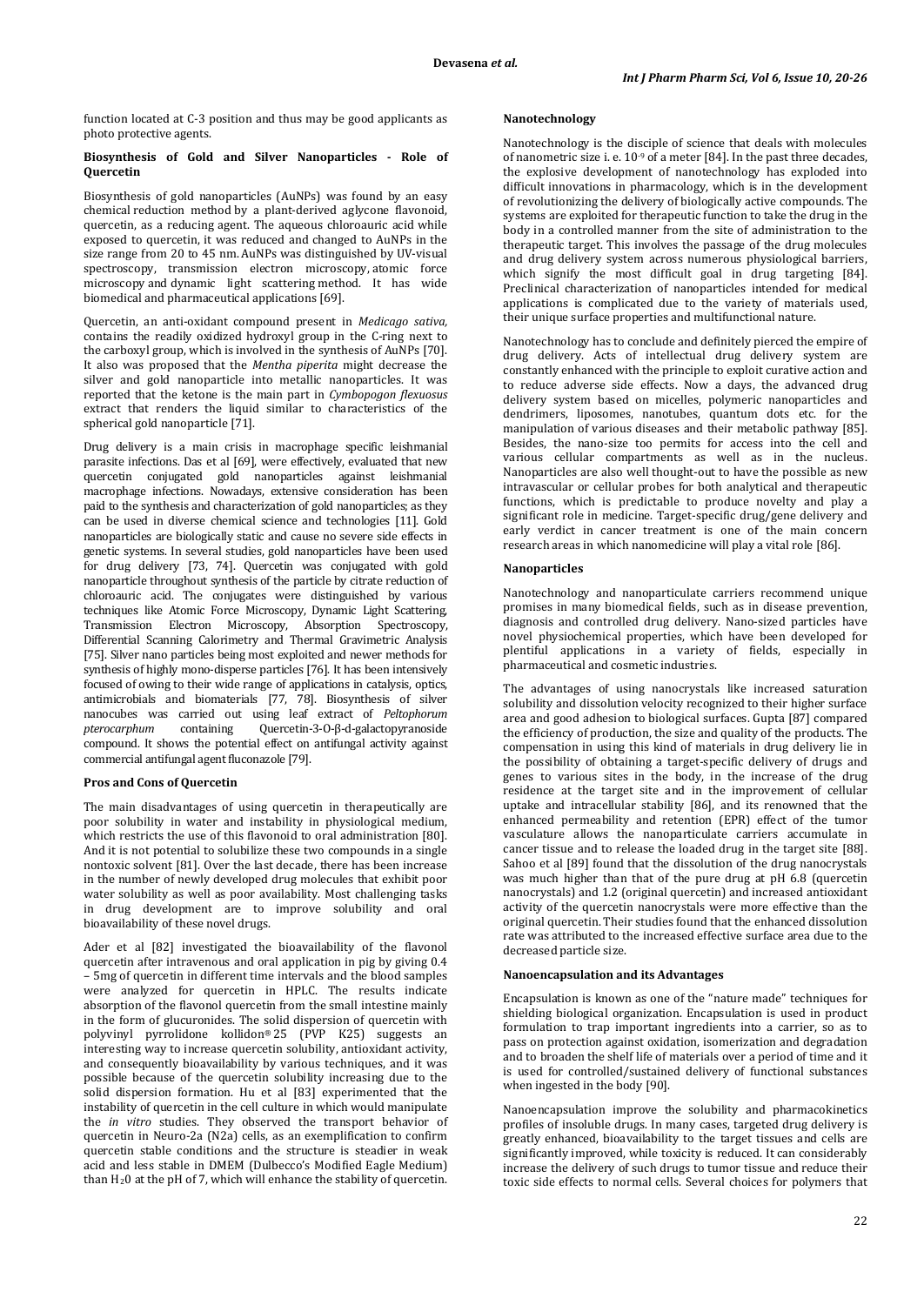can be selected to encapsulate the drug however it is significant that the polymer have capability to bind the drug without altering its activity. Bovine Serum Albumin (BSA) is appropriate carrier for drug as the nanoparticle produced from a protein base is simply adjustable to human body [91]. In general, the large particle is simply removed by liver and spleen. Reducing the size of colloidal particle carriers; enhance the stability of the carrier nanoparticles. The nanoencapsulation of quercetin, a strong antioxidant and radical scavenger, via methyl methacrylate miniemulsion polymerization, using miglyol 812 as costabilizer and lecithin as surfactant was studied and the effect of the monomer/co-stabilizer ratio and different types of initiator, and redox pair composed of hydrogen peroxide and ascorbic acid, was investigated. Higher quercetin recovery was obtained for nanocapsules when compared with nanospheres [92].

The communication of the molecular memory to a polymer network is called Molecular Imprinting, which is a very useful and straightforward method. Molecular Imprinted Polymers (MIP) has been used in a wide number of research areas such as in chromatographic separation and solid-phase extraction. Recently, researchers make attempts to obtain nano-sized imprinted particulates to be used in drug delivery. Curcio et al [93] reported that the synthesis and characterization of imprinted nanospheres with high swelling properties obtained using quercetin, MAA and ethylene glycol dimethacrylate (EGDMA) as template, functional monomer and cross-linking agent respectively. The removal of the template leaves in the polymer organization binding cavities that sustain the size and shape of the template molecule present elevated selectivity for the release of quercetin and Curcio et al [93] investigated the possibility of employing these monodispersed imprinted nanoparticles as devices for the controlled/sustained release of quercetin. The imprinted polymers to be used in drug delivery should possess a certain degree of flexibility, in order to minimize potential irritation to surrounding tissues and obtain a fast equilibrium between the release and re-uptake of the template in the cavity, but also maintain the conformation of the imprinted cavities also in absence of the template, to preserve their selectivity properties [94]. Flavin & Resmini [95] reported that the *in vitro*  release studies in plasma simulating fluids and the cytotoxicity tests indicated the suitability of these materials as devices for the controlled/sustained delivery of quercetin in biological fluids and anti-proliferative activity of quercetin were preserved after loading onto MIP materials.

Kumari et al [96] studied the encapsulated the quercetin on poly D, Llactide (PLA) nanoparticles by solvent evaporation method. The nanoencapsulation efficiency of quercetin evaluated by HPLC and antioxidant assay is showed 96.7%. PLA is extensively used for the encapsulation of many therapeutic agents due to its high hydrophobicity, biodegradability, biocompatibility, low toxicity, strong mechanical strength and slow drug release and have reported on successful encapsulation of quercetin into liposomes [97] and chitosan nanoparticles [98]. The quercetin loaded PLA nanoparticles have been characterized by scanning electron microscope, atomic force microscope, and UV-Vis spectrophotometer. Effect of quercetin loaded PLA nanoparticles on fluorescence quenching of BSA protein has also been evaluated. The quantification of encapsulation efficiency, antioxidant activity and *in vitro* release was also carried to improve its function in pharmaceuticals field. PLA encapsulated quercetin molecule shows higher aqueous solubility and constant release [96].

Quercetin and resveratrol (RES) stimulates a synergic inhibition of the adipogenesis and enhance apoptosis in adipocytes, and that sodium deoxycholate (SDC) has necrotic effects, the deoxycholate (SDC) has necrotic nanoencapsulation of quercetin and RES into SDC-elastic liposomes and their encapsulation efficiency of quercetin and RES into liposomes was more or less 97%, this could be a novel advance for dissolving the subcutaneous fat [99]. Quercetin has been used as a model drug. Kakran et al [100] investigated the preparation quercetin nanocrystals using three fabrication methods, such as high-pressure homogenization, bead milling and cavi-precipitation. These techniques were used to compare the partical size, saturation solubility and dissolution of the products. After fabrication, the smallest particles of around 276.7 nm\* were found and saturation

solubility of 25.50±1.11µg/ml, about nine times higher than coarse quercetin was obtained.

Tan et al [101] investigated lecithin-chitosan nanoparticles as a topical delivery system for quercetin. The quercetin-loaded nanoparticles showed higher permeation ability, and significantly increased accumulation of quercetin in the skin, especially in the epidermis. The interaction between nanoparticles and the skin surface changed the morphology of the stratum corneum and broke the close conjugation of the corneocyte layers, due to high permeability of quercetin into the skin. It can be concluded that the obtained formulation of chitosanlecithin nanoparticles could be promising vehicle for topical delivery of quercetin. Song et al [102] investigated that antioxidant activity of quercetin and β-carotene by co-encapsulation in nanoparticle, they observed that nanoparticles holding quercetin, had a faster rate of reaction when compared to β-carotene encapsulated nanoparticles. Kouassi et al [103] studied that the linoleic acid (LA) was encapsulated in the presence or absence of quercetin into a dual polymer system of whey protein and Kappa-carrageenan using ultrasound. Anti-oxidant activity of quercetin and the stability of encapsulated LA were examined and 83% of the LA was efficiently encapsulated. Bioactivity of quercetin can be enhanced by nanotechnical encapsulation [104] and that liposomes be capable of firmly and professionally deliver Ag and quercetin for the Ag-specific suppression of inflammatory arthritis [105]. Ghosh et al [106] proposed oral treatment with Ghosh et al [106] proposed oral treatment with nanoencapsulated quercetin, it has a protective role against oxidative damage by preventing the loss of pyramidal neurons from the hippocampal CA1 and CA3 subfields in ischemia reperfusion induced young and aged rats. Nevertheless, shorter durations of reperfusion produce considerably less damage. Ghosh et al [107]. investigated that nanoencapsulated formulations with quercetin and DMSO alone or coencapsulated in polylactide-co-glycolide [N (quercetin+DMSO)] were synthesized to investigate their healing function in a rat model of chronic arsenic toxicity and DMSA may provide a more effective therapeutic strategy in the management of arsenic toxicity and also presents a novel way of combining hydrophilic and hydrophobic drugs into a single delivery system. Gao et al [108] stated that quercetin exhibited anti-cancer activity in A2780S ovarian cancer cells. Encapsulation of quercetin in MPEG-PCL micelles, suppressed the growth of established xenograftA2780S ovarian tumors through causing cancer cell apoptosis and inhibiting angiogenesis *in vivo*. Thus encapsulation of quercetin using polymers will improve the therapeutic effects of quercetin.

### **CONCLUSION**

In this paper, the complete study of the biological, physical and chemical properties of quercetin was discussed. The role of quercetin in the biosynthesis of silver and gold Nanoparticles was also presented. Brief descriptions about the encapsulation of quercetin were discussed.

### **CONFLICT OF INTERESTS**

Declared None

#### **ACKNOWLEDGEMENT**

The first author would like to acknowledge DST, New Delhi for providing financial assistance under DST- INSPIRE Scheme, Proceeding No: 8946/ PD6/2010.

### **REFERENCES**

- 1. Terao J, Piskula M, Qing Y. Protective effect of epicatechin, epicatechin gallate and quercetin on lipid peroxidation in phospholipids bilayer. Arch Biochem Biophy 1994;308:278-84.
- 2. Bhatt K, Flora SJS. Oral co-administration of α-lipoic acid, quercetin and captopril prevents gallium arsenide toxicity in rats. Environ Toxicol Pharmacol 2009;28:140-6.
- 3. Heijnen CG, Haenen GR, Acker VFA, Vijgh VWJ, Bast A. Flavonoids as peroxynitrite scavengers: the role of the hydroxyl groups. Toxicol *In vitro* 2001;15:3-6.
- 4. Urmila JJ, Amol SG, Priscilla DM, Ragini S, Sudha S, Girijesh G, *et al*. Anti-inflammatory, antioxidant and anticanceractivity of Quercetin and its analogues. Int J Res Pharm Biomed Sci 2011;2:1756-66.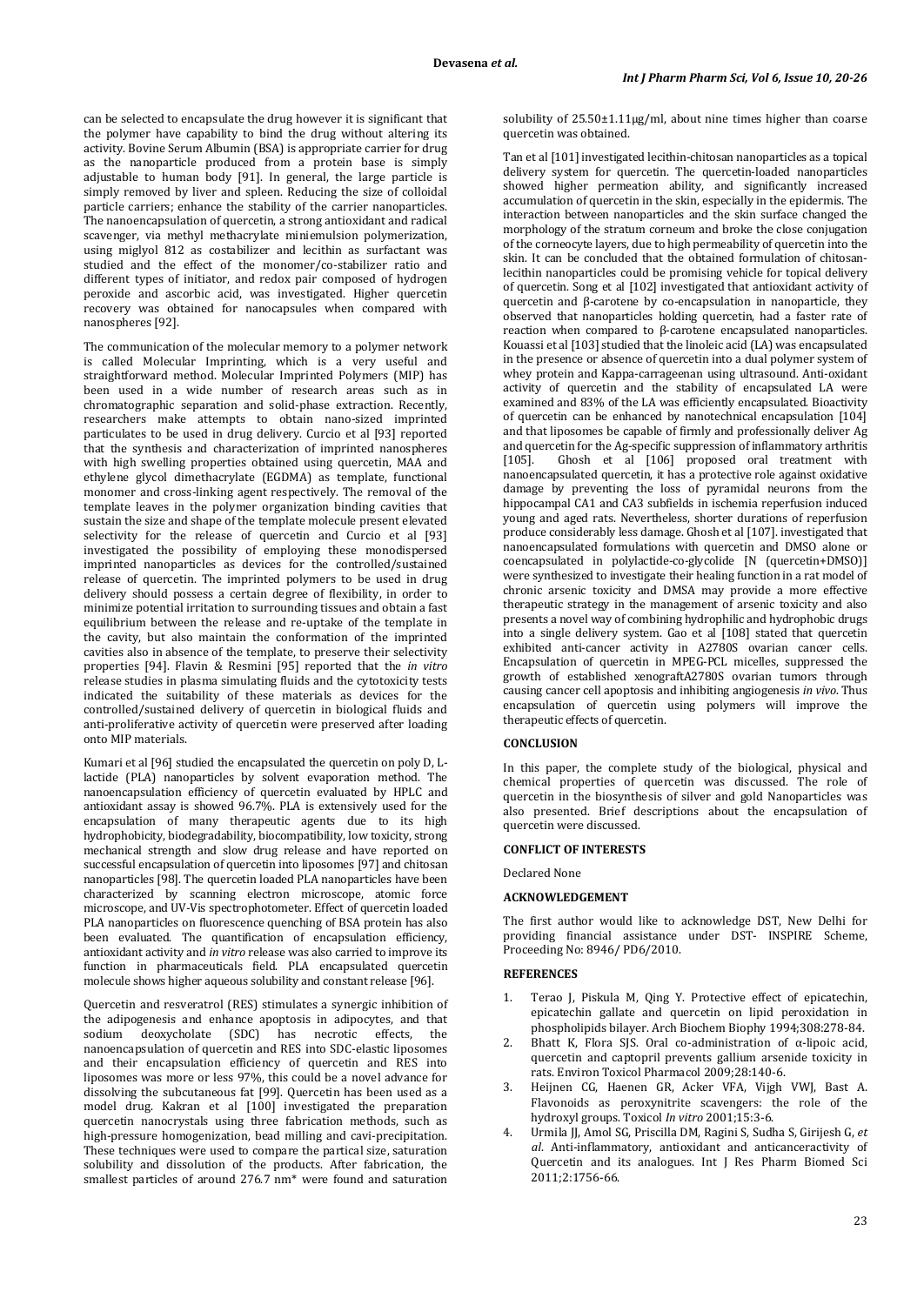- 5. Williams Ch A, Grayer RJ. Anthocyanins and other flavonoids. Nat Prod Rep 2004;21:539-73.
- 6. Rice-Evans CA, Miller J, Paganga G. Antioxidant properties of phenolic compounds. Trends Plant Sci 1997;2:152-9.
- 7. Bartosz G, Druga twarz tlenu (The Second Face of Oxygen). PWN, Warszawa 1995;179-203 (in Polish).
- 8. Burda S, Oleszek W. Antioxidant and antiradical activities of flavonoids. J Agric Food Chem 2001;49:2774-9.
- 9. White CP, Hirsch G, Patel S, Adams F, Peltekian KM. Complementary and alternative medicines use by patients chronically infected with hepatitis C virus. In Canadian J Gastroenterol 2007;21(9):589-95.
- 10. Kumar A, Goyal R. Quercetin protects against acute immobilization stress-induced behaviors and biochemical alterations in mice. J Med Food 2008;11:469-73.
- 11. Lee BH, Jung SM, Lee JH, Kim JH, Yoon IS, Lee JH, *et al*. Quercetin Inhibits the 5-Hydroxytryptamine Type 3 Receptor-Mediated Ion Current by Interacting with Pre-Transmembrane Domain 1. Mol Cells 2005;20:69-73.
- 12. Hirai I, Okuno M, Katsuma R, Arita N, Tachibana M, Yamamoto Y. Characterisation of anti-staphylococcus aureus activity of quercetin. Int J Food Sci Technol 2010;45:1250-4.
- 13. Ramadan MF, Asker MMS. Antimicrobical and antivirial impact of novel quercetin-enriched lecithin. J Food Biochem 2009;33:557-71.
- 14. Walker CIB, Zanotto CZ, Ceron CS, Pozzatti P, Alves SH, Manfron MP, *et al*. Pharmacology activity and quercetin content of *mirabilis jalapa* l. Lat Am J Pharm 2009;28:241-6.
- 15. Orsolic N, Gajski G, Vrhovac GV, Dikic D, Prskalo ZS, Sirovina D, *et al*. DNA-Protective effects of quercetin or naringenin in alloxaninduced diabetic mice. Eur J Pharmacol 2011;656:110-8.
- 16. Rogerio AP, Dora CL, Andrade EL, Chaves JS, Silva LFC, Senna LE, *et al*. Anti-Inflammatory effect of quercetin-loaded microemulsion in the airways allergic inflammatory model in mice. Pharmacol Res 2010;61:288-97.
- 17. El-Sayed NS, Rizk SM. The protective effect of quercetin, green tea or malt extracts against experimentally-induced lung fibrosis in rats. Afr J Pharm Pharmacol 2009;3:191-201.
- 18. Chen TJ, Jeng JY, Lin CW, Wu CY, Chen YC. Quercetin Inhibition of Ros-Dependent and-Independent apoptosis in rat glioma c6 cells. Toxicol 2006;223:113-26.
- 19. Arash K. Protective effect of quercetin against necrosis and apoptosis induced by experimental ischemia and reperfusion in rat liver. Afr J Pharm Pharmacol 2010;4:22-6.
- 20. Anjaneyulu M, Chopra K. Quercetin, an anti-oxidant bioflavonoid, attenuates diabetic nephropathy in rats. Clin Exp Pharmacol Physiol 2004;31:244-8.
- 21. Kalender Y, Kaya S, Durak D, Uzun FG, Demir F. Protective effects of catechin and quercetin on antioxidant status, lipid peroxidation and testis-histoarchitecture induced by chlorpyrifos in male rats. Environ Toxicol Phamacol 2012;33:141-8.
- 22. Nuengchamnong N, Lokkerbol AH, Ingkaninan K. Separation and detection of the antioxidant flavonoids, rutin and quercetin, using HPLC coupled on-line with colorimetric detection of antioxidant activity. Naresuan Univ J 2004;12(2):25-37.
- 23. Chien SY, Wu YC, Chung JG, Yang JS, Lu HF, Tsou MF, *et al*. Quercetin-Induced apoptosis acts through mitochondrial-and caspase-3-dependent pathways in human breast cancer mdamb-231 cells. Hum Exp Toxicol 2009;28:493-503.
- 24. Wong MY, Chiu GNC. Simultaneous liposomal delivery of quercetin and vincristine for enhanced estrogen-receptor-<br>negative breast cancer treatment. Anti-Can Drugs cancer treatment. Anti-Can Drugs 2010;21:401-10.
- 25. Murakami A, Ashida H, Terao J. Multitagered cancer prevention by quercetin. In Can Let 2008;269:315-25.
- 26. Vijayababu MR, Arunkumar A, Kanagaraj P, Venkatamaran P, Krishnamoorthy G, Arunakaran J. Quercetin downregulates matrix metalloproteinases 2 and 9 proteins expression in prostate cancer cells (PC-3). In Mol Cell Biochem 2006;287:109-16.
- 27. Xing N, Chen Y, Mitchell SH, Young CYF. Quercetin inhibits the expression and function of the androgen receptor in LNCaP prostate cancer cells. Carcino 2001;22:409-14.
- 28. Tanigawa S, Fujii M, Hou DX. Stabilization of p53 is involved in quercetin-induced cell cycle arrest and apoptosis in HepG2 cells. Biosci Biotech Biochem 2008;72:797-804.
- 29. Angelone T, Pasqua T, Di Majo D, Quintieri AM, Filice E, Amodio N, *et al*. Distinct signalling mechanisms are involved in the dissimilar myocardial and coronary effects elicited by quercetin and myricetin, two red wine flavonols. Nutr Metab Cardiovasc 2011;21:362-71.
- 30. Piedra TM, Andrade OR, MolinaVR, Singh N, Franco MJL, Webster SP, *et al*. A comparative study of flavonoid analogues on streptozotocin nicotinamide induced diabetic rats: quercetin as a potential antidiabetic agent acting via 11 betahydroxysteroid dehydrogenase type 1 inhibition. Eur J Med Chem 2010;45:2606-12.
- 31. Huang RY, Yu YL, Cheng WC, OuYang CN, Fu E, Chu CL, *et al*. Immunosuppressive effect of quercetin on dendritic cell activation and function. J Immunol 2010;184:6815-682.
- 32. Giuliani C, Noguchi Y, Harii N, Napolitano G, Tatone D, Bucci I, *et al*. The flavonoid quercetin regulates growth and gene expression in rat FRTL-5 thyroid cells. Endocrinol 2008;149(1):84-92.
- 33. Mi Y, Zlang C, Li C, Taneda S, Wadanabe G, Suzuki, AK Toya K, *et al*. Quercetin protects embryonic chicken spermatogonial cells from oxidative damage intoxicated with 3-methyl-4 nitrophenol in Primary culture. Toxicol Lett 2005;190 (1):61-5.
- 34. [Abdel-Raheem IT,](http://www.ncbi.nlm.nih.gov/pubmed?term=Abdel-Raheem%20IT%5BAuthor%5D&cauthor=true&cauthor_uid=19122282) [Abdel-Ghany AA,](http://www.ncbi.nlm.nih.gov/pubmed?term=Abdel-Ghany%20AA%5BAuthor%5D&cauthor=true&cauthor_uid=19122282) [Mohamed GA.](http://www.ncbi.nlm.nih.gov/pubmed?term=Mohamed%20GA%5BAuthor%5D&cauthor=true&cauthor_uid=19122282) Protective effect of quercetin against gentamicin-induced nephrotoxicity in rats. Biol Pharm Bull 2009;32(1):61-7.
- 35. Saija A, Tomaino A, Trombetta D, Pellegrino ML, Tita B, Messina C, *et al*. *In vitro* antioxidant and photoprotective properties and interaction with model membranes of three new quercetin esters. Eur J Pharm and Biopharm 2003;56:167-74.
- 36. Cao G, Sofic E, Prior RL. Antioxidant and pro oxidant behavior of flavonoids: structure–activity relationships. Free Radic Biol Med 1997;22(5):749–60.
- 37. Kawai Y, Nishikawa T, Shiba Y, Saita S, Murota K, Shibata N, *et al*. Macrophage as a target of quercetin glucuronides in human atherosclerotic arteries: implication in the anti-atherosclerotic of dietary 2008;283(14):9424–34.
- 38. Joshi JU, Gadge AS, D'Mello P, Sinha R, Srivastava S, Govil G. Anti-inflammatory, antioxidant and anticancer activity of Quercetin and its analogues. Int J Res Pharm Biomed Sci 2011;2:1756-66.
- 39. Boots AW, Haenen GR, Bast A. Health effects of quercetin: from antioxidantto nutraceutical. Eur J Pharmacol 2008;585:325-37.
- 40. Hollman PCH, Trijp JMP, Buysman NCP, Gaag MS, Mengelers MJB, Vries JHM, *et al*. Relative bioavailability of the antioxidant flavonoid quercetin from various foods in man. Feder Eur Biochem Soc 1997;418:152-6.
- 41. Bors W, Saran M. Radical scavenging by flavonoid antioxidant. In Free Rad Res Commun 1987;2:289-94.
- 42. Choi JA, Kim JY, Lee JY, Kang CM, Kwon HJ, Yoo YD, *et al*. Induction of cell cycle arrest and apoptosis in human breast cancer cells by quercetin. Int J Oncology 2001;19:837-44.
- 43. Chen JC, Ho FM, Chao PDL. Inhibition of iNOS gene expression by quercetin is mediated by the inhibition of IκB kinase, nuclear factor-κB and STAT1, and depends on heme oxygenase-1 induction in mouse BV-2 microglia. In Eur J Pharmacol 2005;521:9-20.
- 44. Zhong L, Chen FY, Wang HR, Ten Y, Wang C, Ouyang RR. Effect of quercetin on morphology and VEGF secretion of leukemia cells NB4 *in vitro*. In Chin J Oncol 2006;28:25-7.
- 45. Daker M, Ahmad M, Khoo ASB. Quercetin-induced inhibition and synergistic with cisplatin–a chemotherapeuctic strategy for nasopharyngeal carcinoma cells. In Can Cell Int 2012;12:34.
- Shen F, Herenyiova M, Weber G. Synergistic downregulation of signal transduction and cytotoxicity by tiazofurin and quercetin in human ovarian carcinoma cells. In Life Sci 1999;64:1869-76.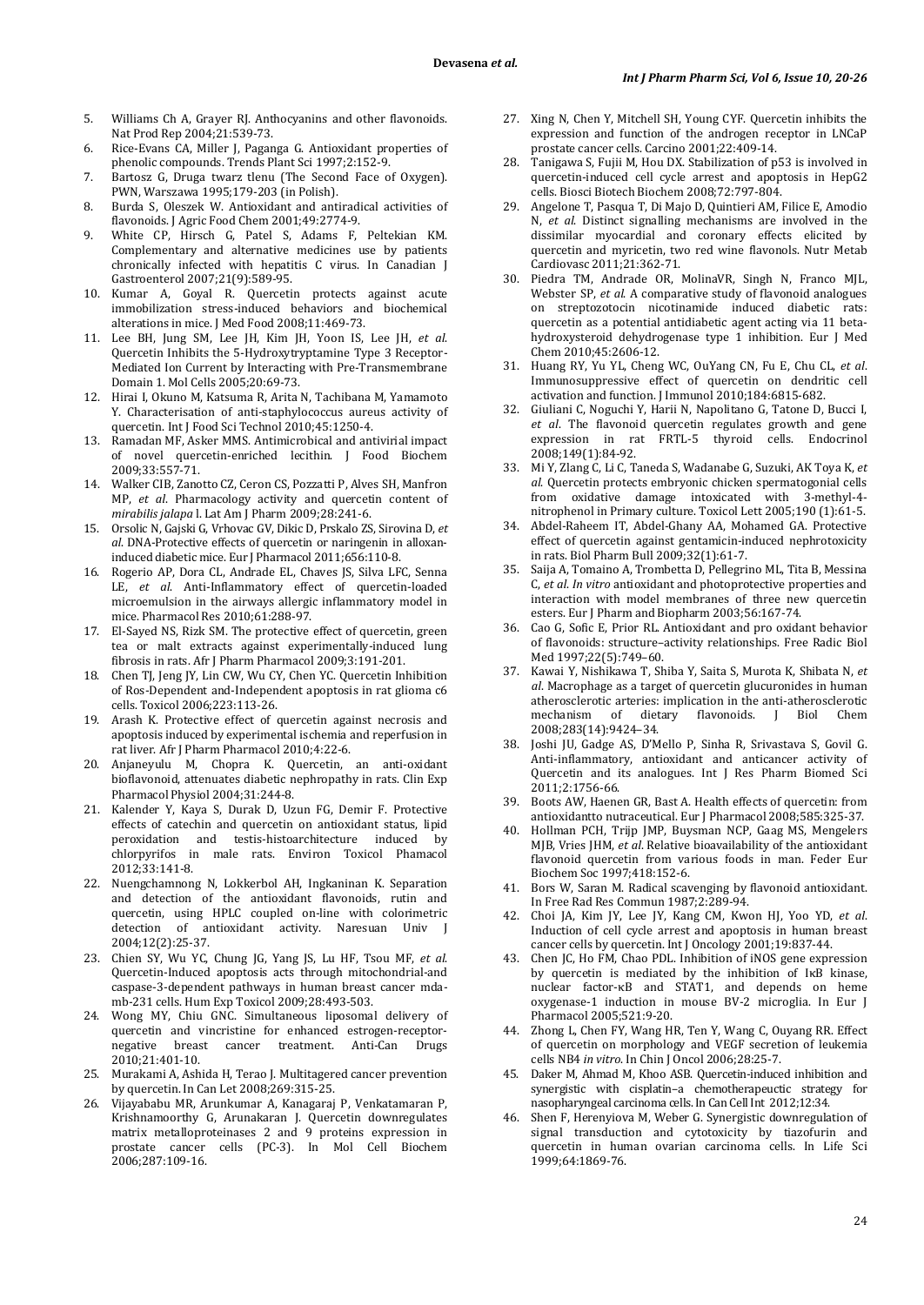- 47. Brusselmans K, Vrolix R, Verhoeven G, Swinnen JV. Induction of cancer cell apoptosis by flavonoids associated with their ability to inhibit fatty acid synthase activity. In J Biol Chem 2005;280:5636-45.
- 48. Cerutti PA. Prooxidant states and tumor promotion. Sci 1985;227:375-81.
- 49. Tan S, Wang C, Lu C. Quercetin is able to demethylate the p16INK4a gene promoter. Chemo 2008;55:6–10.
- 50. Nair HK, Rao KVK, Aalinkeel R, Mahajan S, Chawda R, Schwartz SA. Inhibition of prostate cancer cell colony formation by the flavonoid quercetin correlates with modulation of specific regulatory genes. Clin Vac Immunol 2004;11:63-9.
- 51. Meng Q, Velalar CN, Ruan R. Effects of epigallocatechin-3 gallate on mitochondrial integrity and antioxidative enzyme activity in the aging process of human fibroblast. Free Rad Biol Med 2008;44:1032-41.
- 52. Fresco P, Borges F, Diniz C, Marques MPM. New insights on the anticancer properties of dietary polyphenols. Med Res Rev 2006;26:747-66.
- 53. Fiander H, Schneider H. Dietary ortho phenols that induce glutathione S-transferase and increase the resistance of cells to hydrogen peroxide are potential cancer chemopreventives that act by two mechanisms: the alleviation of oxidative stress and the detoxification of mutagenic xenobiotics. Cancer Lett 2000;156:117-24.
- 54. Ambudkar SV, Sarfaty KC, Sauna ZE, Gottesman MM. P-<br>Glycoprotein: From Genomics to Mechanism. Onco From Genomics to 2003;22:7468-85.
- 55. Borska S, Sopel M, Chmielewska M, Zabel M, Dziegiel P. Quercetin as a potential modulator of p-glycoprotein expression and function in cells of human pancreatic carcinoma line resistant to daunorubicin. Mol 2010;15:857-70.
- 56. Limtrakul P, Khantamat O, Pintha K. Inhibition of P glycoprotein function and expression by kaempferol and quercetin. J Chemother 2005;17:86-95.
- 57. Scambia G, Raneletti FO, Panici PB. Quercetin induces type-II estrogen-binding sites in estrogenreceptor-negative (MDA-MB231) and estrogen-receptor-positive (MCF-7) human breast-cancer cell lines. Int J Cancer 1993;54:462-6.
- 58. Ranelletti FO, Ricci R, Larocca LM, Maggiano N, Capelli A, Scambia G, Panici PB, *et al*. Growth inhibitory effect of quercetin and presence of type II estrogen binding sites in human colon-cancer cell lines and primary colorectal tumors. Int J Cancer 1992;50:486-95.
- 59. Li W, Shen F, Weber G. Ribavirin and quercetin synergistically downregulate signal transduction and are cytotoxic in human ovarian carcinoma cells. Oncol Res 1999;11:243-7.
- 60. Yoshida M, Sakai T, Hosokawa N. The effect of quercetin on cell cycle progression and growth of human gastric cancer cells. FEBS Lett 1990;260:10-3.
- 61. Yu CS, Lai KC, Yang JS, Chiang JH, Lu CC, Wu CL, *et al*. Quercetin inhibited murine leukemia WEHI-3 cells *in vivo* and promoted immune response. Phytother Res 2010;24:163-8.
- 62. Kim AR, Cho JY, Zou Y, Choi JS, Chung HY. Flavonoids differentially modulate nitric oxide production pathways in lipopolysaccharide activated RAW264.7 cells. Arch Pharm Res 2005;28:297-304.
- 63. Min YD, Choi CH, Bark H, Son HY, Park HH, Lee S, *et al*. Quercetin inhibits expression of inflammatory cytokines through attenuation of NF-kB and p38 MAPK in HMC-1 human mast cell line. Inflamm Res 2007;56:210-15.
- 64. Moreira MR, Kanashiro A, Kabeya LM, Polizello AC, Azzolini AE, Curti C, *et al*. Neutrophil effecter functions triggered by Fc-g and/or complement receptors are dependent on B-ring hydroxylation pattern and physicochemical properties of flavonols. Life Sci 2007;81:317-26.
- 65. Gong J, Chen SS. Polyphenolic antioxidants inhibit peptide presentation by antigen-presenting cells. Int Immuno Pharmacol 2003;3:1841-52.
- 66. Yu ES, Min HJ, An SY, Won HY, Hong JH, Hwang ES. Regulatory mechanisms of IL-2 and IFNg suppression by quercetin in T helper cells. Biochem Pharmacol 2008;76:70-8.
- 67. Muthiyan G, Bright JJ. Quercetin, a flavonoid phytoestrogen, ameliorates experimental allergic encephalomyelitis by

blocking il-12 signaling through jak-stat pathway in t lymphocyte. J Clinical Immuno 2004;24(5):542-52.

- 68. Vizcaino FP, Bailley DB, Lodi F, Duarate J, Cogolludo A, Moreno L, *et al*. The flavonoid quercetin induces apoptosis and inhibits JNK activation in intimal vascular smooth muscle cells. Biochem Biophy Res Commun 2006;346:919-24.
- 69. Das DK, Chakraborty A, Bhattacharjee S, Dey S. Biosynthesis of stabilized gold nanoparticle using an aglycone flavonoid, quercetin. J Exp Nanosci 2012;8(4):649-55.
- 70. Lukman AL, Gong B, Marjo CE, Roessner U, Harris AT. Facile synthesis, stabilization, and anti-bacterial performance of discrete Ag nanoparticles using Medicago *sativa* seed exudates. J Colloid Interface Sci 2011;353:433-44.
- 71. Shankar SS, Rai A, Ankamwar B, Singh A, Ahmad A, Sastry M. Biological synthesis of triangular gold nanoprisms. Nat Mater 2004;3:482-8.
- 72. Das S, Roy P, Mondal S, Bera T, Mukherjee A. One pot synthesis of gold nanoparticles and application in chemotherapy of wild and resistant type visceral leishmaniasis. Colloids Surf B Biointer 2013;107:27-34.
- 73. Wieder ME, Hone DC, Cook MJ, Handsley MM, Gavrilovic J, Russell DA. Intracellular photodynamic therapy with photosensitizer-nanoparticle conjugates: cancer therapy using a Trojan horse. Photochem Photobiol 2006;5:727-34.
- 74. Huang X, Jain PK, El-Sayed IH, El-Saved MA. Determination of the minimum temperature required for selective photothermal destruction of cancer cells with the use of immunotargeted gold nanoparticles. Photochem Photobiol 2006;82:412-7.
- 75. Pal R, Charaborti AS. Preparation of gold nanoparticlequercetin complexes by citrate reduction method. AIP Conference Proceedings 2010:283.
- Sahoo SK, Labhasetwar V. Nanotech approaches to drug delivery and imaging. Drug Discov Today 2003;8:1112-20.
- 77. Meng XK*,* Tang SC, Vongehr S. A review on diverse silver nanostructures. J Master Sci Technol 2010;26:487-522.
- 78. Anbarasu K, Dhanappriya R, Raman D, Rajeswary H, Sivakumar P. *In vivo* study of antidiarrhoeal activity of dairy waste whey. Asian J Pharm Clin Res 2012;5:118-21.
- 79. Sivakumar P, Karthika P, Sivakumar P, Muralidharan NG, Devendran P, Renganathan S. Bio-Synthesis of silver nano cubes from active compound Quercetin-3-O-β-d-D-Galactopyranoside containing plant extract and its antifungal application. Asian J Pharma Clin Res 2013;6:76-9.
- 80. Zheng Y, Haworth IS, Zuo Z, Chow MSS, Chow AHL. Physicochemical and structural characterization of quercetin-b cyclodextrin complexes. J Pharm Sci 2005;94:1079-89.
- 81. Ghosh S, Upadhay A, Singh AK, Kumar A. Investigation of antimicrobial activity of silver nanoparticles loaded cotton fabric which may promote wound healing. Int J Pharm Biol Sci 2007;1:1-10.
- Ader P, Wessmann A, Wolffram S. Bioavailability and Metabolism of the flavonol Quercetin in the pig. Free Rad Biol Medicine 2000;28(7):1056-67.
- 83. Hu J, Chen L, Lei F, Tian Y, Xing DM, Chai YS, *et al*. Investigation of quercetin stability in cell culture medium: Role in in vitro experiment. African J Pharm Pharmacol 2012;6:1069-76.
- 84. Jain KK. Nanotechnology: applications, market and companies. Jain Pharm Biotech Publications 2005.
- 85. Hughes GA. Nanostructure-mediated drug delivery. Nanomed 2005;1:22-30.
- 86. Torchilin VP. Targeted pharmaceutical nanocarriers for cancer therapy and imaging. AAPS J 2007;9:128-47.
- 87. Gupta RB. Fundamentals of drug nanoparticles, in: RB Gupta, UB Kompella (Eds.), Nanoparticle Technology for Drug Delivery: Taylor & Francis, New York; 2006;3-4.
- 88. Maeda H, Wu J, Sawa T, Matsumura Y, Hori K. Tumor vascular permeability and the EPR effect in macromolecular therapeutics: A review. J Control Releas 2007;65:271-84.
- 89. Sahoo NG, Kakran M, Shaal LA, Li L, Muller RH, Pal M, *et al*. Preparation and Characterization of quercetin nanocrystals. J Pharm Sci 2010;100:2379-90.
- 90. Chiu YT, Chiu CP, Chien JT, Ho GH, Yang J, Chen BH. Encapsulation of lycopene extract from tomato pulp waste with gelatin and poly (*γ-*glutamic acid) as carrier. J Agri Food Chem 2007;55:5123-30.